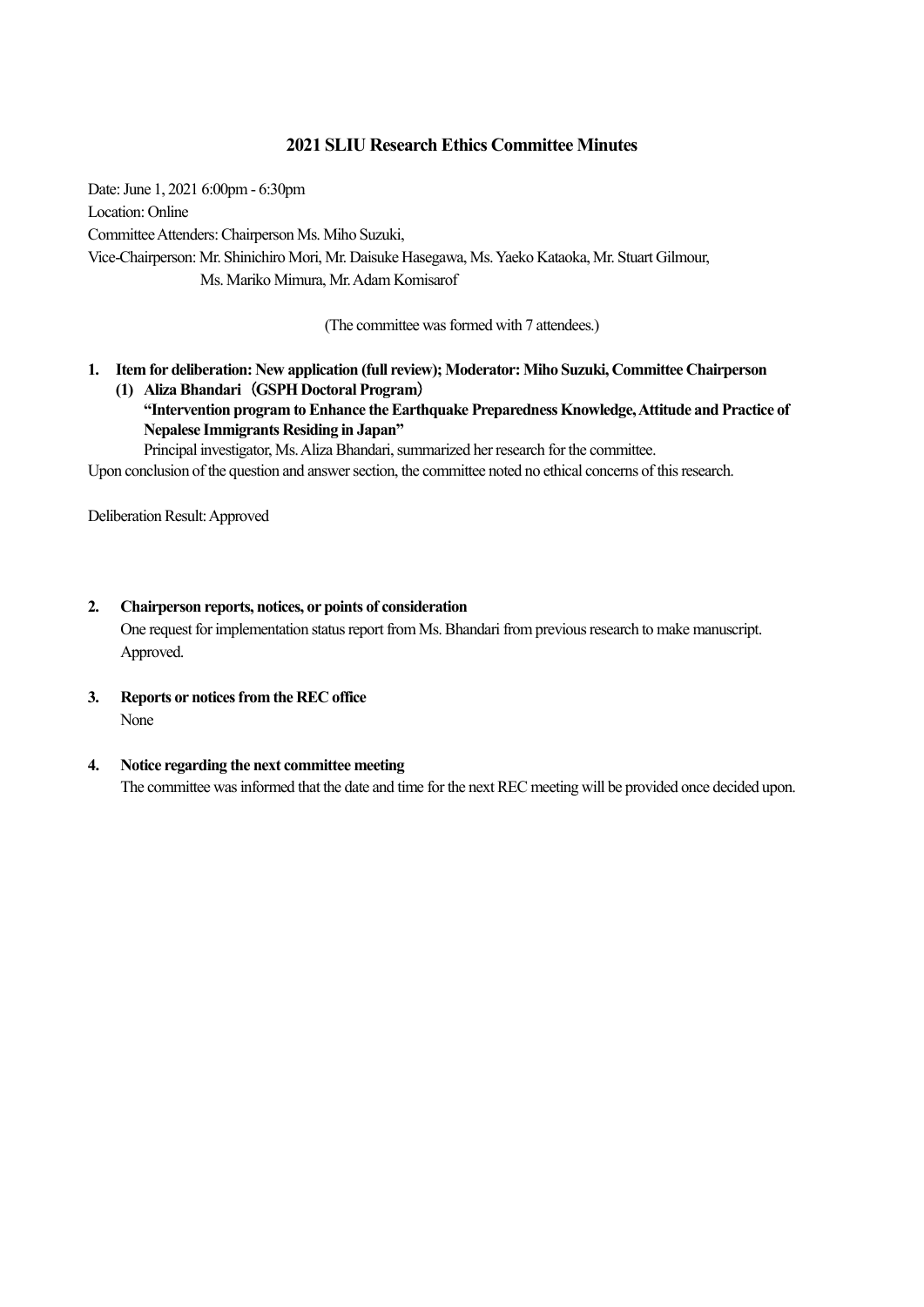| Type of<br>examination | Research<br>number | Title                                                                                                                                        | Affiliation                                | Occupation          | Name           | Result   |
|------------------------|--------------------|----------------------------------------------------------------------------------------------------------------------------------------------|--------------------------------------------|---------------------|----------------|----------|
| Full Review            | 21-E001            | Intervention program to Enhance the Earthquake Preparedness<br>Knowledge, Attitude and Practice of Nepalese Immigrants Residing<br>lin Japan | Graduate School of<br><b>Public Health</b> | Doctoral<br>Program | Aliza Bhandari | Approval |

## 1.New Application(Full review) (2021/6/1)

The Research Ethics Review Committee has indeed deliberated and made a decision on the above matters.

June 1,2021

Chair of Research Ethics Review Committee Miho Suzuki